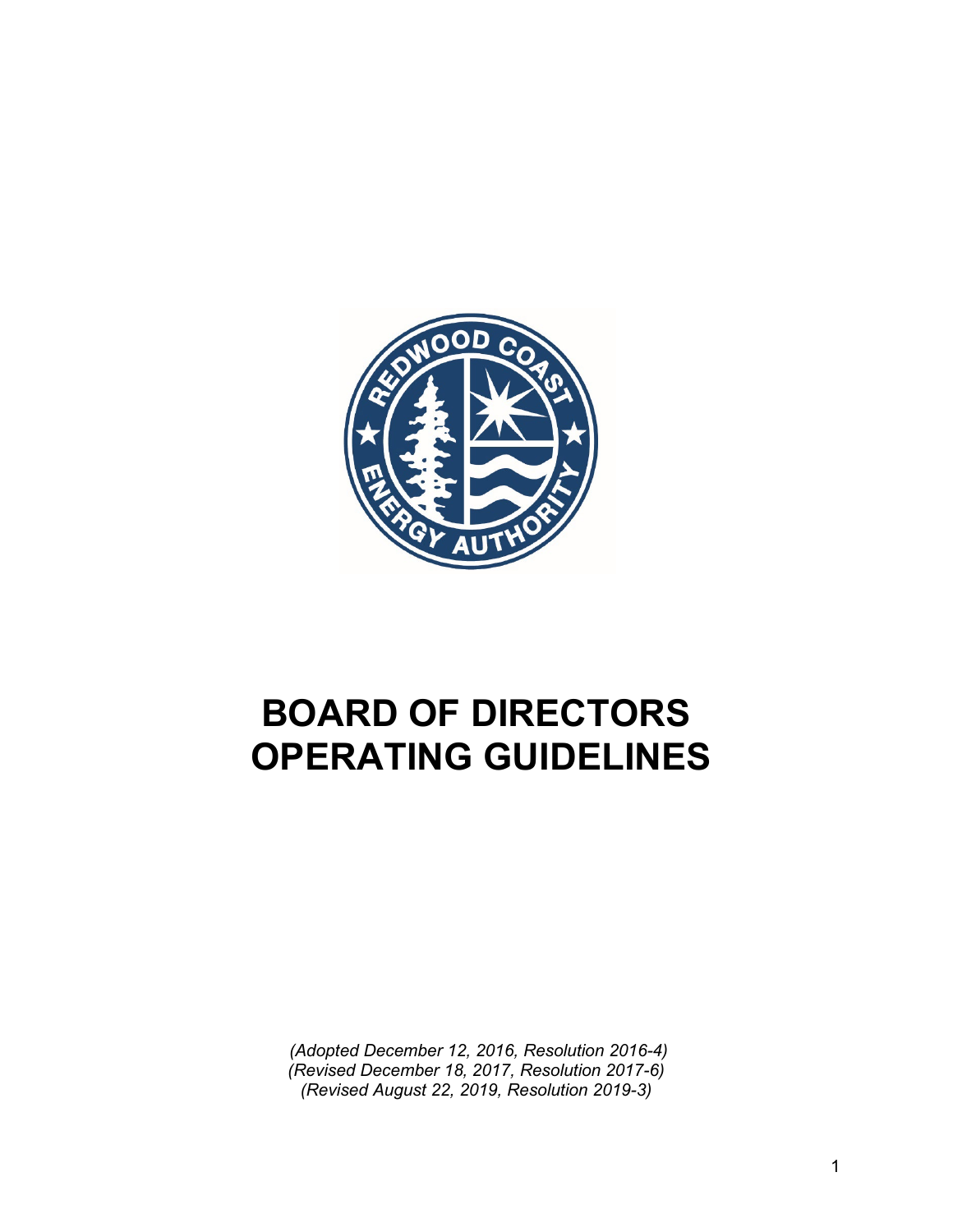# **1.1 Background and Purpose**

The Redwood Coast Energy Authority ("RCEA" or "Authority") was established on April 22, 2003 pursuant to the execution of the Redwood Coast Energy Authority Joint Powers Agreement ("Agreement") by the County of Humboldt and the Cities of Arcata, Blue Lake, Eureka, Ferndale, Fortuna, Rio Dell, and Trinidad, and the special district of the Humboldt Bay Municipal Water District (each agency is designated a "Member Agency" or "Member"). RCEA was initially formed to undertake a pilot project created and funded by the California Public Utilities Commission ("CPUC") and the Local Government Commission ("LGC"), a California nonprofit membership organization, designed to encourage the formation of regional organizations to promote energy efficiency, conservation and increased local self-reliance.

The RCEA Member Agencies adopted an Amended and Restated Joint Exercise of Powers Agreement effective as of December 15, 2015 ("Agreement"), authorizing RCEA to implement and administer an electric service enterprise called a Community Choice Aggregation ("CCA"), which is available to the electric customers of Members electing to become CCA program participants. Pursuant to this Authority, the RCEA developed and is operating a CCA program (synonymously referred to as the Community Choice Energy ("CCE") program).

RCEA has established these Guidelines pursuant to Section 3.2 of the Agreement to assist the RCEA Board members in achieving RCEA's purposes, including implementation of the Agreement's weighted voting provisions for CCA program matters.

# **1.2 Board Member Appointment**

RCEA Board members are appointed by their respective Member Agencies. Member Agencies also appoint alternate Board members to attend RCEA Board meetings when the primary Board member is unavailable. It is the responsibility of the primary and alternate members to coordinate RCEA meeting schedules between themselves when the primary member is unable to attend a meeting. Board members serve at the pleasure of their respective Member Agencies, and it is the Board member's responsibility to regularly inform their respective Member Agencies of RCEA's actions and decisions.

Once appointed, a Board Member has full authority to vote on RCEA matters based on the best interests of RCEA. Individual Board Members are not required to obtain specific direction from their respective Member Agencies prior to voting.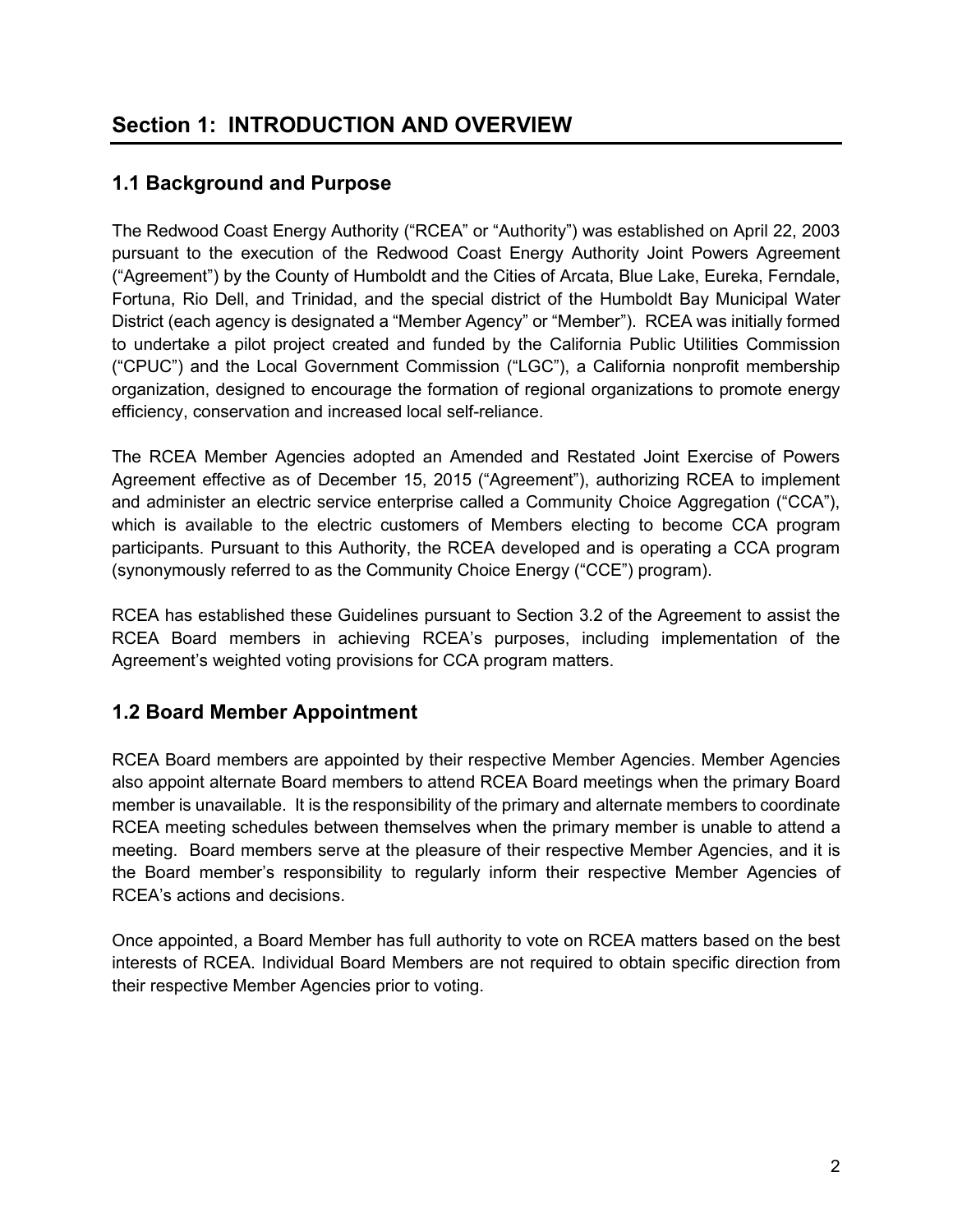## **1.3 Board Meetings**

Regular meetings of the Board occur every month, generally on the third Monday of each month. The Board approves the annual calendar of regular meetings every year at its January meeting. Regular meetings may be changed or cancelled by Board action, or cancelled by the Executive Director if there is no quorum. Special meetings may be scheduled as needed. All Board meetings are subject to Ralph M. Brown Act advance noticing.

Board meeting agendas and packets are distributed to Board members electronically, with hard copies available on request. The Board agenda and packet will be made available 5 days prior to the meeting, and Board members have the responsibility to review them before the meeting.

### **1.3.1** *Agenda Development*

The Board meeting agenda is generally developed by the Executive Director. No later than 10 days prior to a regular meeting the Executive Director shall meet with the Chair, a rotating member of the Board, General Counsel, and staff as deemed appropriate by the Executive Director, to discuss the draft agenda.

The Board will review all agenda item requests made by individual Board members or members of the public. Any Board member or member of the public may request that an item be placed on a future Board meeting agenda by bringing the matter to the full Board at the appropriate time of a noticed meeting or by submitting a written request to the Executive Director. The Executive Director will bring written requests for future agenda items to the Board for its determination during a noticed public meeting of whether to place the item on the agenda.

Written requests for items to be placed on the agenda must, at a minimum, contain all of the following:

- 1. A substantive outline or summary of the information that will be presented to the Board;
- 2. A concise statement of the specific action, if any, the Board will be asked to take on the item; and,
- 3. A statement of the reasons why the requesting party believes it is appropriate and within the jurisdiction of the Board to consider this subject matter and to take the requested action.

Items requested to be placed on a future agenda by individual Board members or members of the public must be agreed to by a majority of the Board. Items approved for future agendas shall be placed on the agenda as soon as possible with consideration for scheduling issues. The Executive Director may place time sensitive items requested by an individual Board member or member of the public on the agenda for full Board discussion without the Board's prior approval.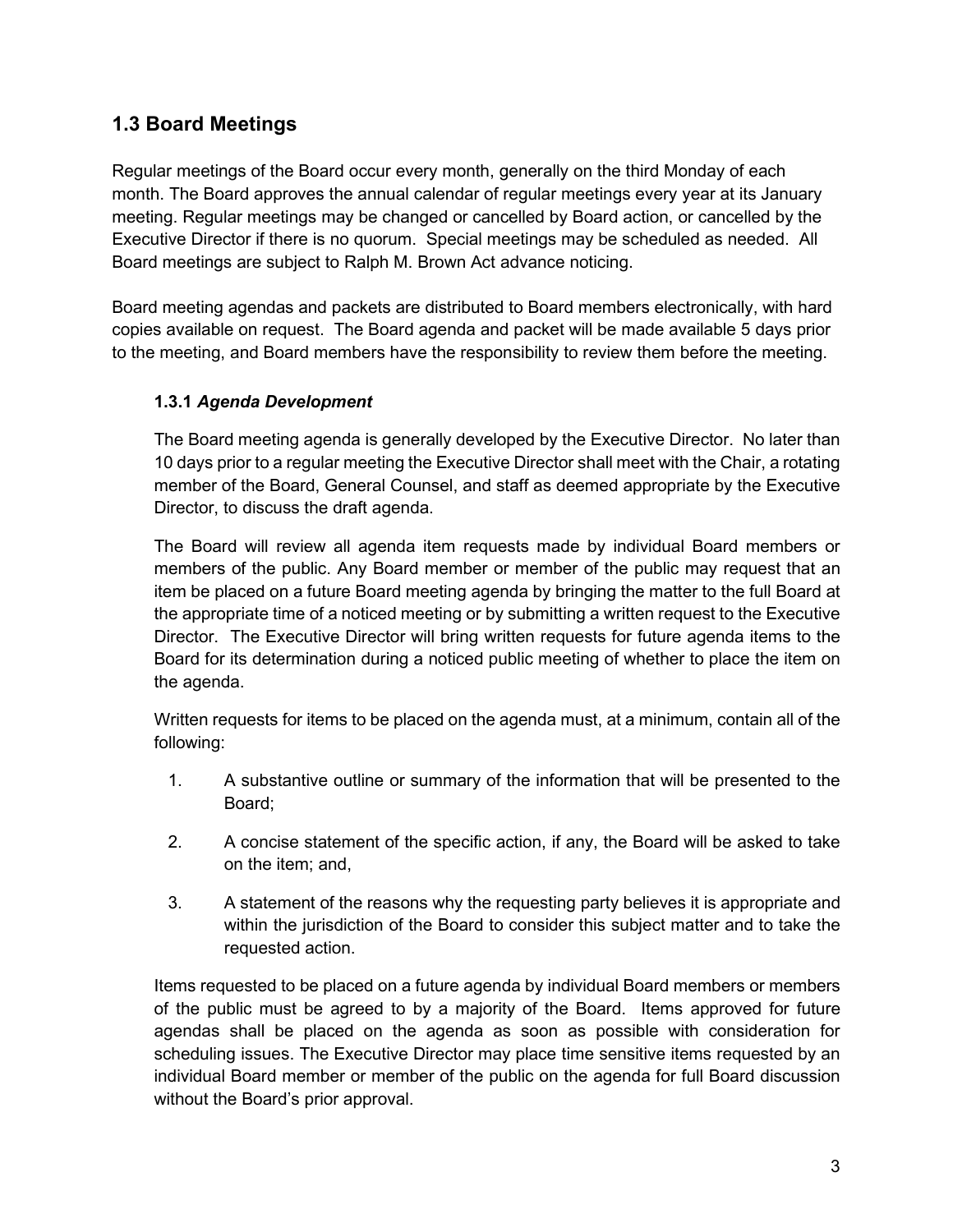# **1.4 Selection of Board Chair and Vice Chair**

By simple majority vote, the RCEA Board selects its Chair and Vice Chair every year at its January meeting. The responsibilities of the Chair include:

- Conducting the monthly and special meetings
- Attending the monthly agenda review meeting
- Being available to sign checks when necessary

The Vice Chair's responsibilities include:

- Conducting the monthly and special meetings when the Chair is unable to
- Attending the monthly agenda review meeting when the Chair is unable to
- Being available to sign checks when necessary

### **1.5 Overview of Basic RCEA documents**

The Board has approved several key operational and planning documents, some of which come before the Board for approval on an annual basis. The following lists some of these documents.

- Amended and Restated Joint Powers Agreement
- Annual Budget
- Annual Audit
- Comprehensive Action Plan for Energy (CAPE)
- RePower Humboldt
- Guidelines for the RCEA Community Energy Program Launch-period Strategy and Targets
- CCA Implementation Plan
- Organization Chart
- Salary and wage schedule
- Board Operating Guidelines (this document)

### **1.6 New Board Member Orientation**

In order to prepare new Board Members, the Executive Director provides an annual orientation for new Board Members. Continuing Board Members as well as Member Agency legislative members and staff are welcome and encouraged to attend.

# **Section 2: BOARD VOTING**

### **2.1 Non-CCA Program Items, Full-Board Voting Equal Weighting**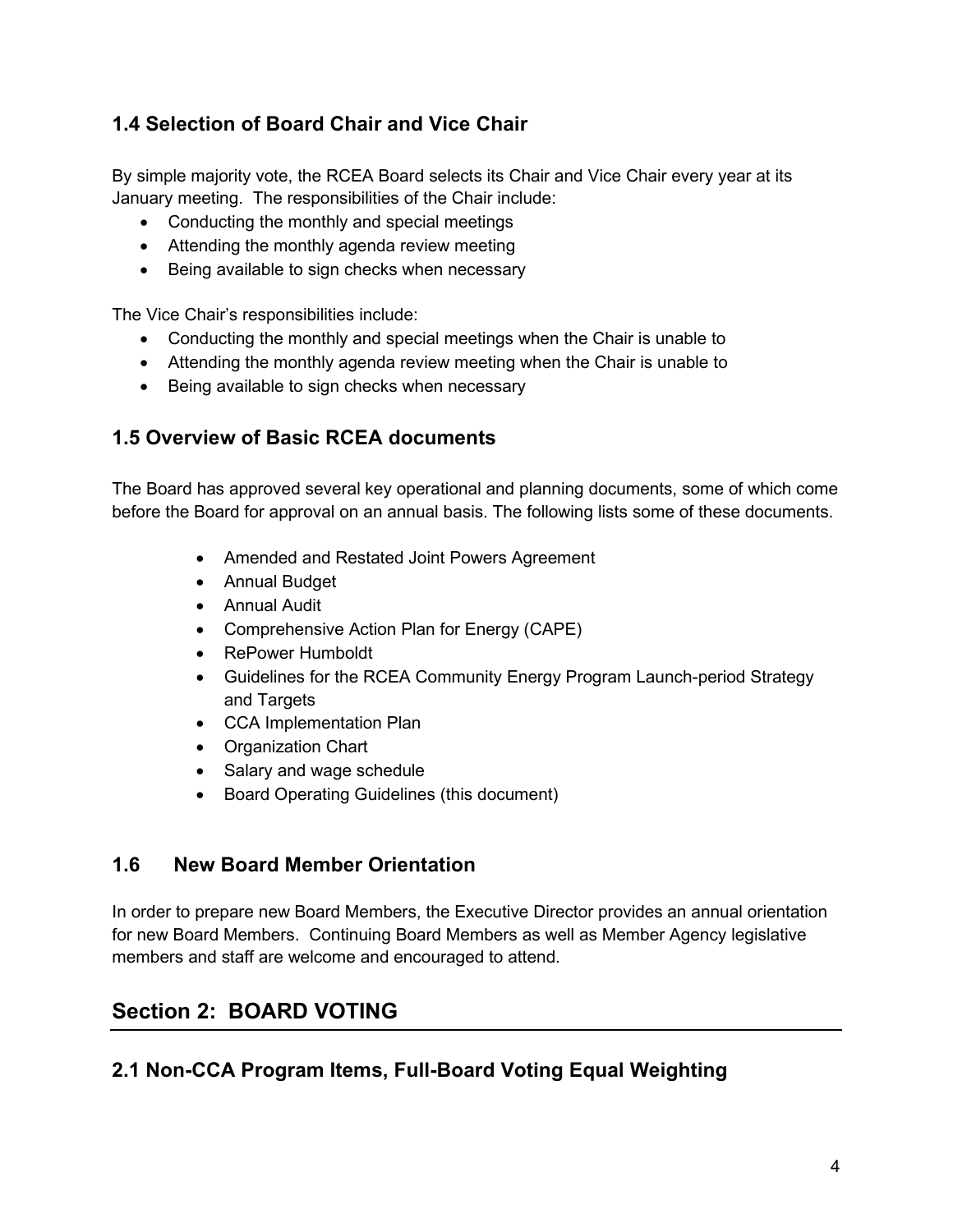A majority of the full Board constitutes a quorum for the transaction of non-CCA Program business. Each Board member present at the meeting has an equal vote in all non-CCA program business matters. The following lists the types of items considered to be non-CCA program related:

- Adopting the annual budget
- Contracting, including CCA procurement contracts
- Organizational policies
- Organizational positions on legislative or regulatory matter (even if only related to CCA)
- Personnel matters
- Financial operating policies and procedures
- Litigation or other legal matters
- Program related matters for any programs not funded by the CCA
- Agency-wide risk management matters, including primary energy-risk management policies/procedures

# **2.2 CCA Program Items, Participating Members Weighted Voting**

Only Board members representing Member Agencies that are CCA Program participants are eligible to vote on CCA program items. However, all Board members are eligible, and encouraged, to participate in Board discussions of CCA Program matters. The vote from each Board member representing a Participating Member consists of:

- 1) 1/3 fixed pro rata share based on total number of Participating Members; and
- 2) 2/3 proportional share of electric accounts in Participating Member's jurisdiction.

The method of computation of these two vote components is set out in the Amended and Restated Joint Powers Agreement at Section 4.4. The initial weighted voting shares and total votes, which is subject to update every two years beginning in 2017 on or before March 1, is set out in the Amended and Restated Joint Powers Agreement at Exhibit A. These documents are attached here in Appendix A.

A majority of the Board members representing Participating Agencies constitutes a quorum for the transaction of CCA Program business. Each Board member representing a CCA program Participating Agency and present at the meeting shall have a weighted vote in CCA program items. The following lists the types of items considered to be CCA program related:

- Setting of Overall CCA Program Objectives
- Determining power content targets
- CCA budget decisions (which will be incorporated in the overall organizational budget)
- Setting customer rates
- Procurement strategy and procedures
- CCA-funded program allocations
- Any policies that apply exclusively to CCA operations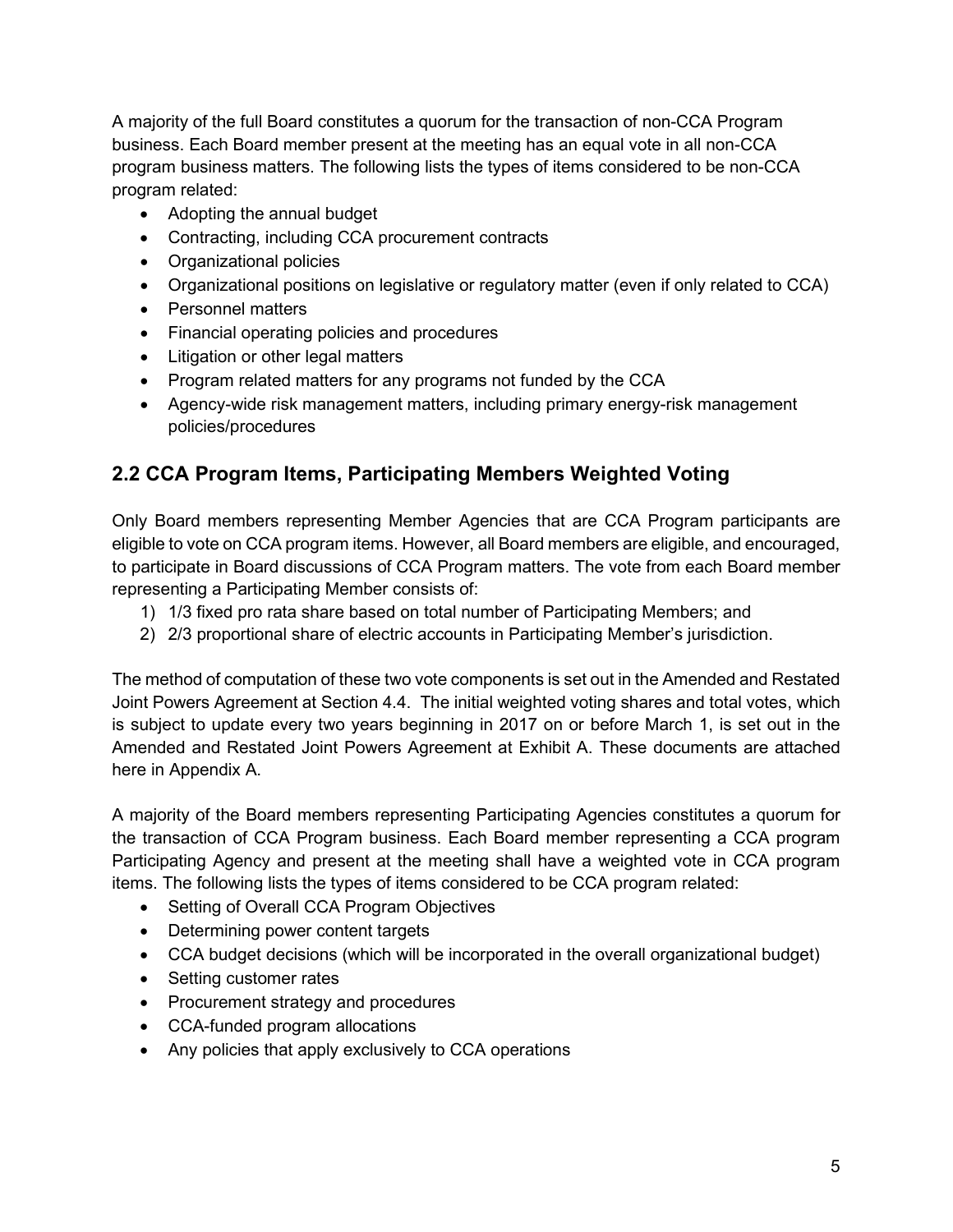If there is uncertainty whether a particular Board decision is CCA program business or non-CCA program business, RCEA General Counsel will be consulted for a determination on which voting structure applies.

# **Section 3: CONDUCT OF MEETINGS**

## **3.1 Rules of Procedure**

The RCEA is governed by the same laws and regulations that control its Member Agencies concerning the conduct of meetings. This primarily includes the Ralph M. Brown Act, however specific laws may apply in individual situations. When no state or federal law governs a particular procedure, the Board elects to follow as guidelines the parliamentary rules of procedure set out in Rosenberg Rules of Order: Parliamentary Procedure for the 21rst Century. A copy of these Rules is attached as Appendix B. It may also be found at: [https://www.cacities.org/Resources/Open-Government/RosenbergText\\_2011.aspx](https://www.cacities.org/Resources/Open-Government/RosenbergText_2011.aspx)

# **Section 4: INTERACTIONS WITH MEMBER AGENCIES AND MEMBER AGENCY STAFF**

The legislative members of the Member Agencies as well as their staff are encouraged to contact the Executive Director at any time questions or concerns arise. Upon direction by the Board or request of a Member Agency, the Executive Director will attend a regular meeting of the Member Agency legislative body to present items of concern and answer questions.

# **Section 5: PUBLIC ENGAGEMENT**

### **5.1 Purpose and Goals**

The underlying purposes of RCEA's public engagement efforts include:

- Provide clarity to the public and the Board on RCEA Programs, especially the Community Choice Aggregation Program (CCA)
- Provide education to increase understanding and awareness of RCEA programs
- Build trust and confidence in the programs with the public
- Create inclusion for members of the public so they are—and feel—heard and understood
- **Build community support for RCEA programs**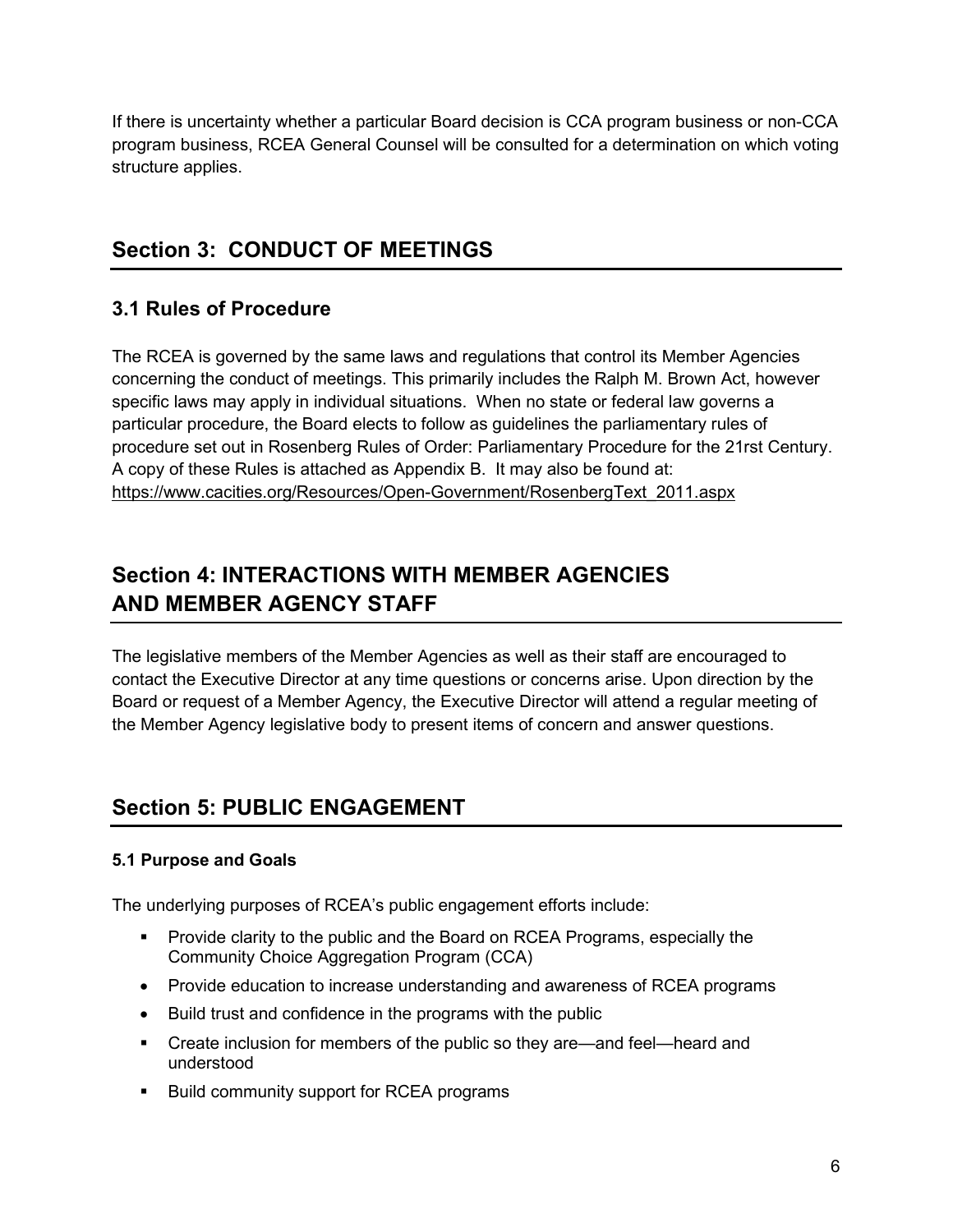- **Provide input to the Board and staff before decisions are made**
- **Engage a broad diversity of community stakeholders**
- Ensure that RCEA decisions are made in alignment with explicitly stated criteria

The goals and desired outcomes of RCEA's public engagement efforts include:

- **Community enthusiasm and support for RCEA decisions**
- **High participation in the public engagement process**
- Establish and maintain high standards for public engagement strategies and processes
- High CCA customer participation rate (>90%)

#### **5.2 Public Engagement Principles**

RCEA and the Board will apply the following principles to public engagement:

- **Accountability and Transparency**: RCEA will enable the public to participate in decision-making processes by providing clear information on the issues, the ways to participate, and how their participation contributes to the decision.
- **Fairness and Respect**: RCEA will maintain a safe environment that cultivates and supports respectful public engagement.
- **Accessibility**: RCEA will respect and encourage participation by providing ample public notice of opportunities, resources, and accommodations that enable all to participate.
- **Predictability and Consistency:** RCEA will prepare the public to participate by providing meeting agendas, discussion guidelines, notes, and information on next steps.
- **Efficient Use of Resources:** RCEA will balance its commitment to provide ample opportunities for public involvement with its commitment to delivering government services efficiently and using RCEA resources wisely to make effective forward progress on RCEA's goals.
- **Evaluation**: RCEA will monitor and evaluate its public participation efforts to identify and act on opportunities to improve its processes.

#### **5.3 Community Advisory Committee**

The Board has established a Community Advisory Committee (CAC) to support RCEA public engagement efforts and to provide decision-making support and input to the RCEA Board.

5.3.1 The CAC will have up to 15 members, appointed by the RCEA Board. Each Board Member shall recommend appointment of one CAC member of their choosing. In order to accommodate outlying/unincorporated communities, the County representative shall recommend appointment of a total of 3 individuals. Up to 4 atlarge members will be selected through an open application process and voted on by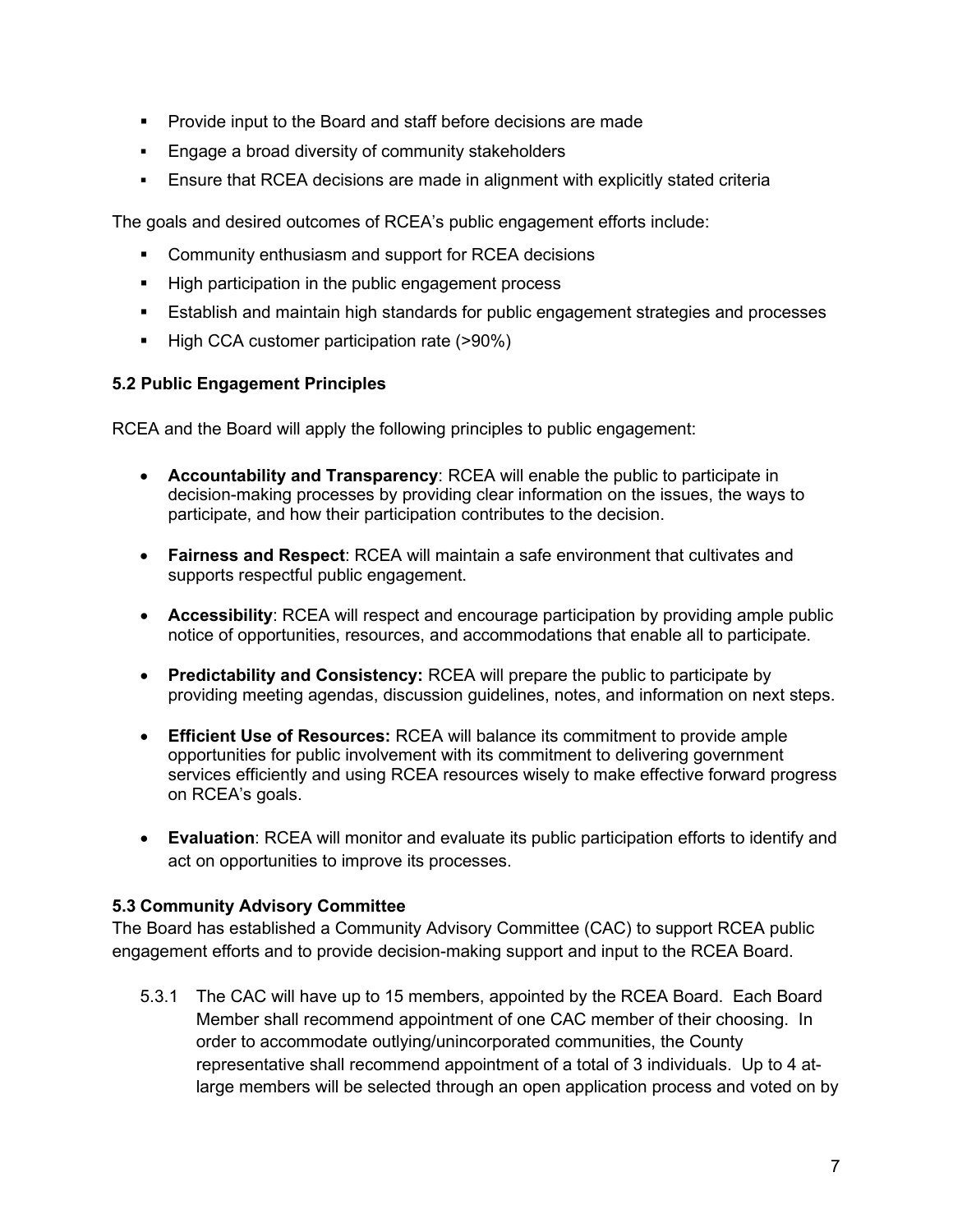the full Board. CAC members will be appointed for 2-year terms, but can be removed at any time by the Board.

- 5.3.2 All CAC members shall have their primary residence in Humboldt County.
- 5.3.3 The Board will appoint at least one RCEA Board member as a CAC liaison that will attend CAC meetings, but will not vote.
- 5.3.4 Regular CAC meetings will be held quarterly at a regular date and time that will be established annually by the CAC. Special CAC meetings may be held to address specific topics or situations as needed. The Board may hold a joint Board and CAC meeting at its discretion.
- 5.3.5 CAC meeting agendas will be developed by the Executive Director and shall include those items requested by the Board as well as those items the Executive Director determines appropriate.

#### **5.4 Ad hoc committees and working groups**

In addition to the CAC, the Board may at its discretion create ad hoc committees, working groups or task forces, to address specific topics or projects as specified by the Board. These ad hoc committees, working groups and task forces may be comprised of Board members, community members, or a combination of both, to be appointed as determined by the Board. These committees may be subject to the Ralph M. Brown Act.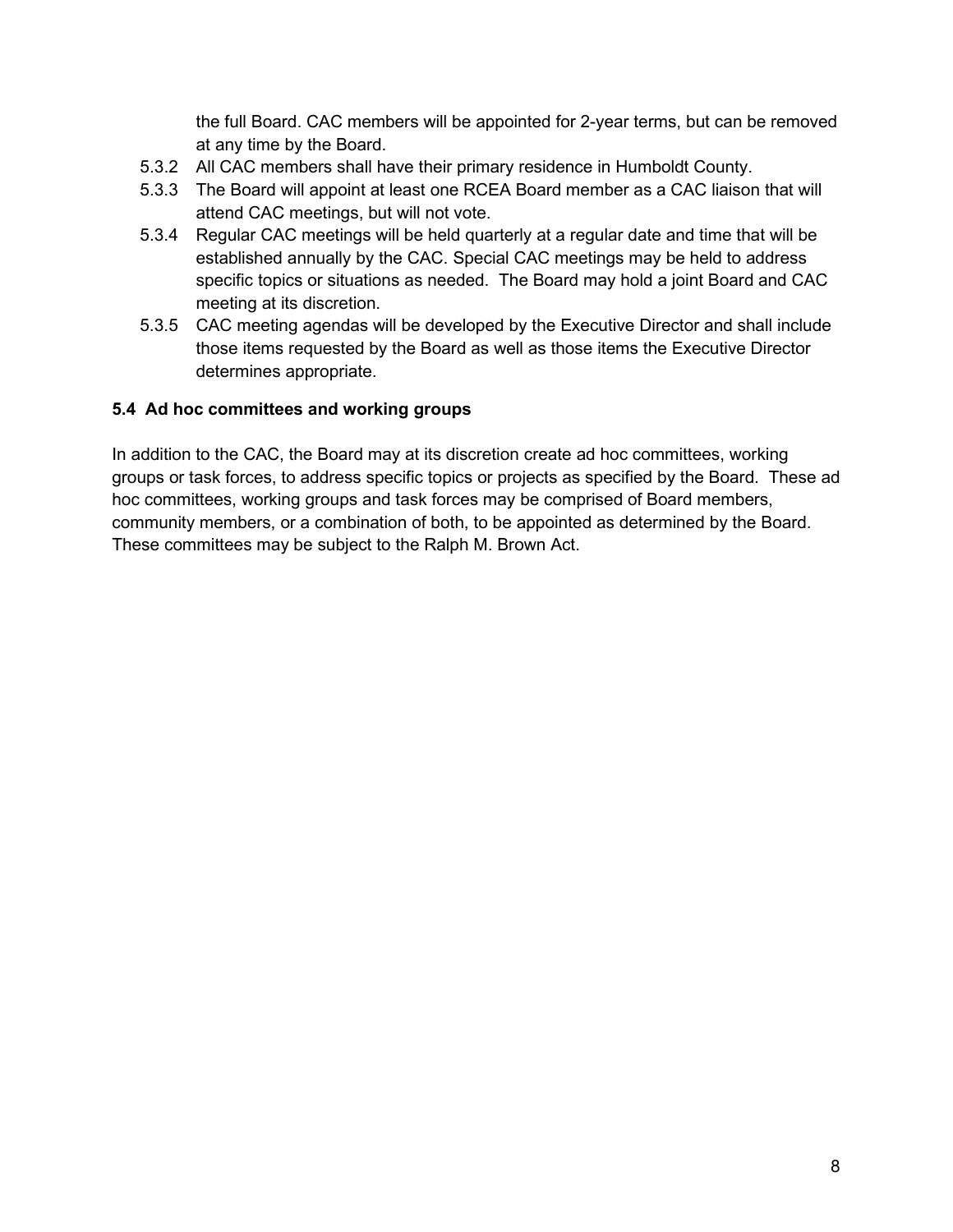### **APPENDIX A**

### **Amended and Restated Joint Powers Agreement Section 4.4, Board Voting Related to the CCA Program, and Exhibit A, Initial Weighted Voting Shares and Total Votes**

#### **4.4 Board Voting Related to the CCA Program**

- (a) Eligibility to Vote. Only Directors from Participating Members shall be eligible to vote on matters specifically related to the CCA Program.
- (b) Participating Member Vote. For purposes of the CCA Program, each Participating Member shall have a total vote comprised one third of a fixed Pro Rata Voting Share based on the total number of Participating Members, and two thirds of the proportional share of Electric Customers in the Participating Member's jurisdiction.
- (c) Computation. The Participating Member Vote shall be computed based on the following formulas:
	- i. *Pro Rata Voting Share*. Each Director shall have an equal voting share determined by the following formula: ([1/total number of Directors] multiplied by 1/3); and
	- ii. *Customer Base Voting Share*. Each Director shall have an additional voting share determined by the following formula: ([Number of Electric Customers in Director's jurisdiction/Total Number of Electric Customers in CCA] multiplied by 2/3), where "Electric Customers" means the total number of electricity customer accounts for all rate schedules as of December 31.
	- iii. *Total Vote*. The total vote for each Participating Member shall be the sum of its Pro Rata Voting Share plus its Customer Base Voting Share rounded to the nearest whole number, excepting that any sum greater than zero and less than 1.0 shall be rounded to 1.0. The initial Pro Rata Voting Shares, Customer Base Voting Shares, and total votes are set forth in Exhibit A, attached hereto and incorporated herein. Beginning in 2017, the Board's Executive Director shall update Exhibit A at least every two years no later than March 1 to reflect changes in the number of Electric Customers and Participating Members, and such update shall not constitute an amendment to this Agreement. Any updated Exhibit A shall be provided to the Board at the regular meeting immediately following the update, and to the executive officers of the Participating Members within 30 days after the update.

**4.5 Quorum, Approval Requirements Related to CCA Program**. A majority of the Participating Members must be present and a majority of the CCA total vote must be represented by the present Participating Members to establish a quorum for the transaction of business on any matter specifically related to the CCA Program. Except as otherwise provided in this Agreement, the action of the Board for any matter specifically related to the CCA Program shall require the affirmative vote of a majority of the Participating Members present at the meeting where such vote is taken. The affirmative vote shall be established by adding the total votes of the present Participating Members as set out in Section 4.4, above.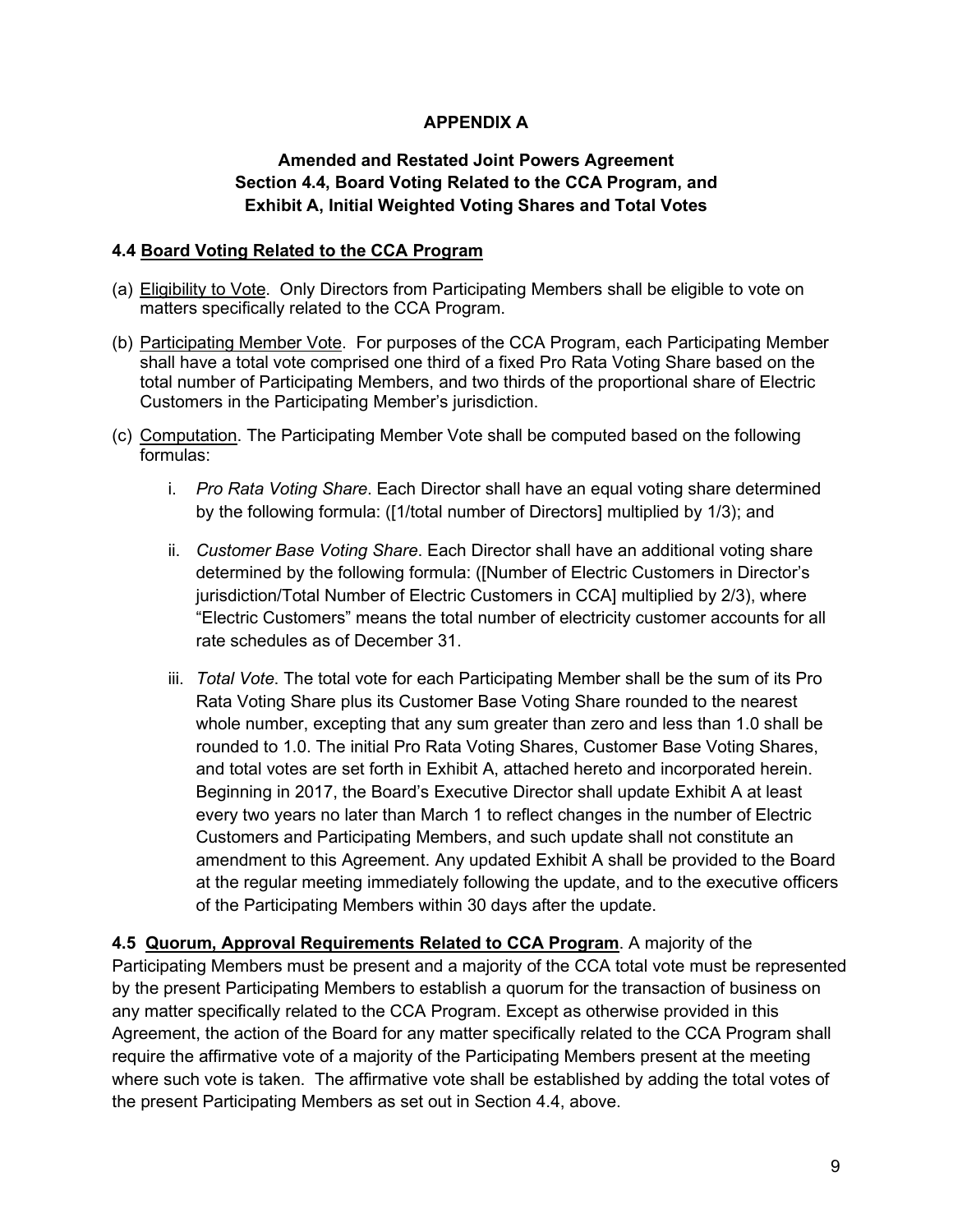### **Redwood Coast Energy Authority Joint Powers Agreement**

### **Board Voting Shares for Community Choice Aggregation Business Updated January 2019**

| <b>Jurisdiction</b>                           | <b>Electric customer</b><br>accounts<br>(Jan 2019) | <b>Percentage of total</b><br>accounts<br>(jurisdiction's<br>accounts divided by<br>total accounts) | <b>Customer Base</b><br><b>Voting Share</b><br>(67 x ratio of<br>accounts) | Pro Rata<br><b>Voting Share</b><br>(33 x [1/number of<br>Directors]) | Total votes,<br>prior to<br>rounding | <b>TOTAL</b><br><b>VOTES</b> | <b>PRIOR</b><br><b>VOTES</b> |
|-----------------------------------------------|----------------------------------------------------|-----------------------------------------------------------------------------------------------------|----------------------------------------------------------------------------|----------------------------------------------------------------------|--------------------------------------|------------------------------|------------------------------|
| <b>City of Arcata</b>                         | 8,023                                              | 12.97%                                                                                              | 8.69                                                                       | 4.125                                                                | 12.81                                | 13                           | 12                           |
| <b>City of Blue Lake</b>                      | 635                                                | 1.03%                                                                                               | 0.69                                                                       | 4.125                                                                | 4.81                                 | 51                           |                              |
| <b>City of Eureka</b>                         | 13,102                                             | 21.18%                                                                                              | 14.19                                                                      | 4.125                                                                | 18.31                                | 18                           | 18                           |
| <b>City of Ferndale</b>                       | 876                                                | 1.42%                                                                                               | 0.95                                                                       | 4.125                                                                | 5.07                                 | 5                            |                              |
| <b>City of Fortuna</b>                        | 5,179                                              | 8.37%                                                                                               | 5.61                                                                       | 4.125                                                                | 9.73                                 | 10 <sup>1</sup>              | 10                           |
| <b>City of Rio Dell</b>                       | 1,418                                              | 2.29%                                                                                               | 1.54                                                                       | 4.125                                                                | 5.66                                 | 61                           | 6                            |
| <b>City of Trinidad</b>                       | 271                                                | 0.44%                                                                                               | 0.29                                                                       | 4.125                                                                | 4.42                                 |                              |                              |
| <b>County of Humboldt</b><br>(unincorporated) | 32,363                                             | 52.31%                                                                                              | 35.05                                                                      | 4.125                                                                | 39.17                                | 39                           | 40                           |
| Total                                         | 61,867                                             | 100%                                                                                                | 67                                                                         | 33                                                                   | 100                                  | 100                          | 100                          |

• Due to rounding, totals will differ at various stages of the calculation process.

- The percentages of total accounts are rounded to two decimal places prior to calculating the Customer Base Voting Share.
- Customer Base Voting Share = 67 multiplied by the % of total accounts, rounded to two decimal places.
- Total votes are the sum of the Pro Rata Voting Share and the Customer Base Voting Share, rounded to the nearest whole number.

• The allocation of voting shares will be updated every two years, and as-needed to adjust for changes in the make-up of jurisdictions participating in the CCA.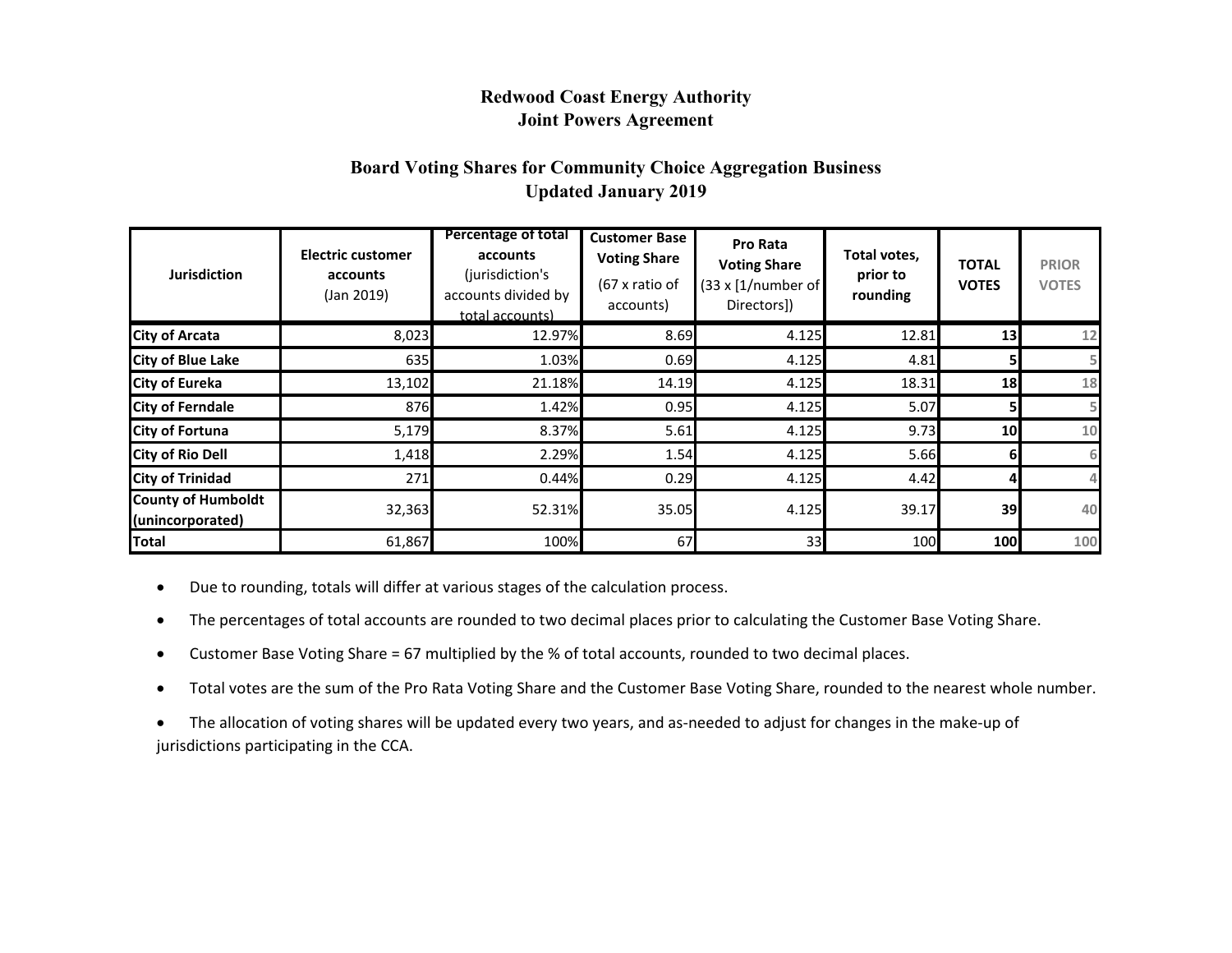### **APPENDIX B Rosenberg's Rules of Order: Parliamentary Procedure for the 21rst Century**